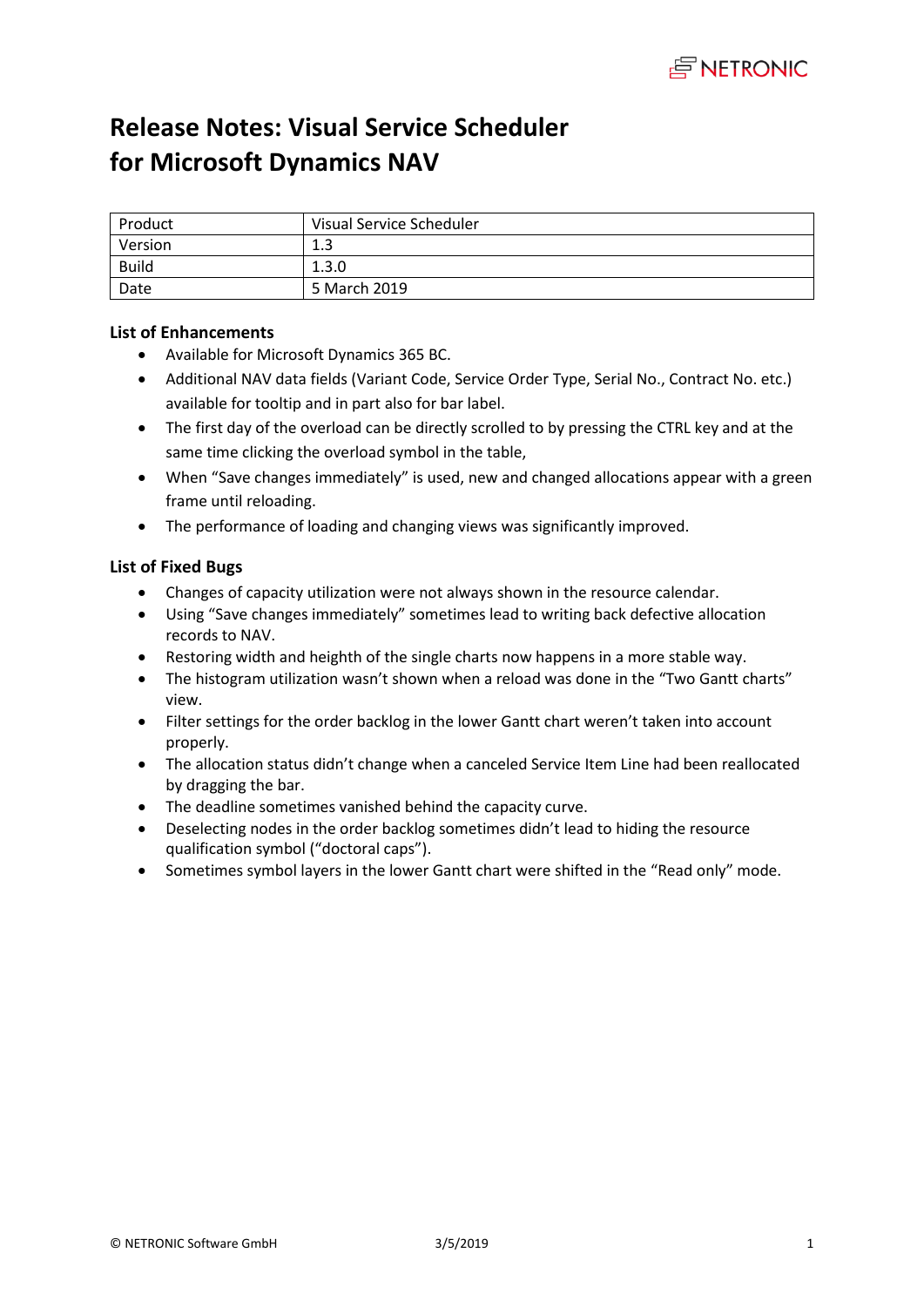

| Product      | Visual Service Scheduler |
|--------------|--------------------------|
| Version      | ⊥.∠                      |
| <b>Build</b> | 1.2.0                    |
| Date         | 30 April 2018            |

- Additional NAV data fields (country codes, addresses, etc.) available for tooltip and bar label
- Searching for a Service Order Line in the order backlog and planning board by Service Order No., Customer and Place is possible.
- New context menu item "Create Worktime" enables creating additional working time thus being able to place bars in work free times. This will neither appear in the calandar nor will it cause a capacity increase.
- Collapsing and expanding in the order backlog is now possible. The "Setup" dialog was enhanced by an option to preset a collapsing level.
- A warning symbol in the table area indicates a capacity overload (only, if the overload lies behind the work date).
- A histogram view was added.
- There's a new mode "Viewer Only" that doesn't allow saving changes.
- A new context menu item allows to show detailed information on allocations by the Project and Assembly Module. By modifications of the CA/L code, these settings can be customized.
- Different data filters for order backlog and planning table can be created, named and applied.
- The new "Use start time" option in the "Setup" dialog allows to hide planning data the Response Date of which lies after the planning horizon (only available for the order backlog).
- Significant performance improvement.

#### **List of Fixed Bugs**

- "Hide planned service orders" didn't work in the "Two Gantt Charts" view.
- Error on taking over times from the Service Item Line: When a Service Item Line was allocated to a resource, the default duration was used ignoring a duration possibly having been specified before. Now this duration is only used if no times are specified.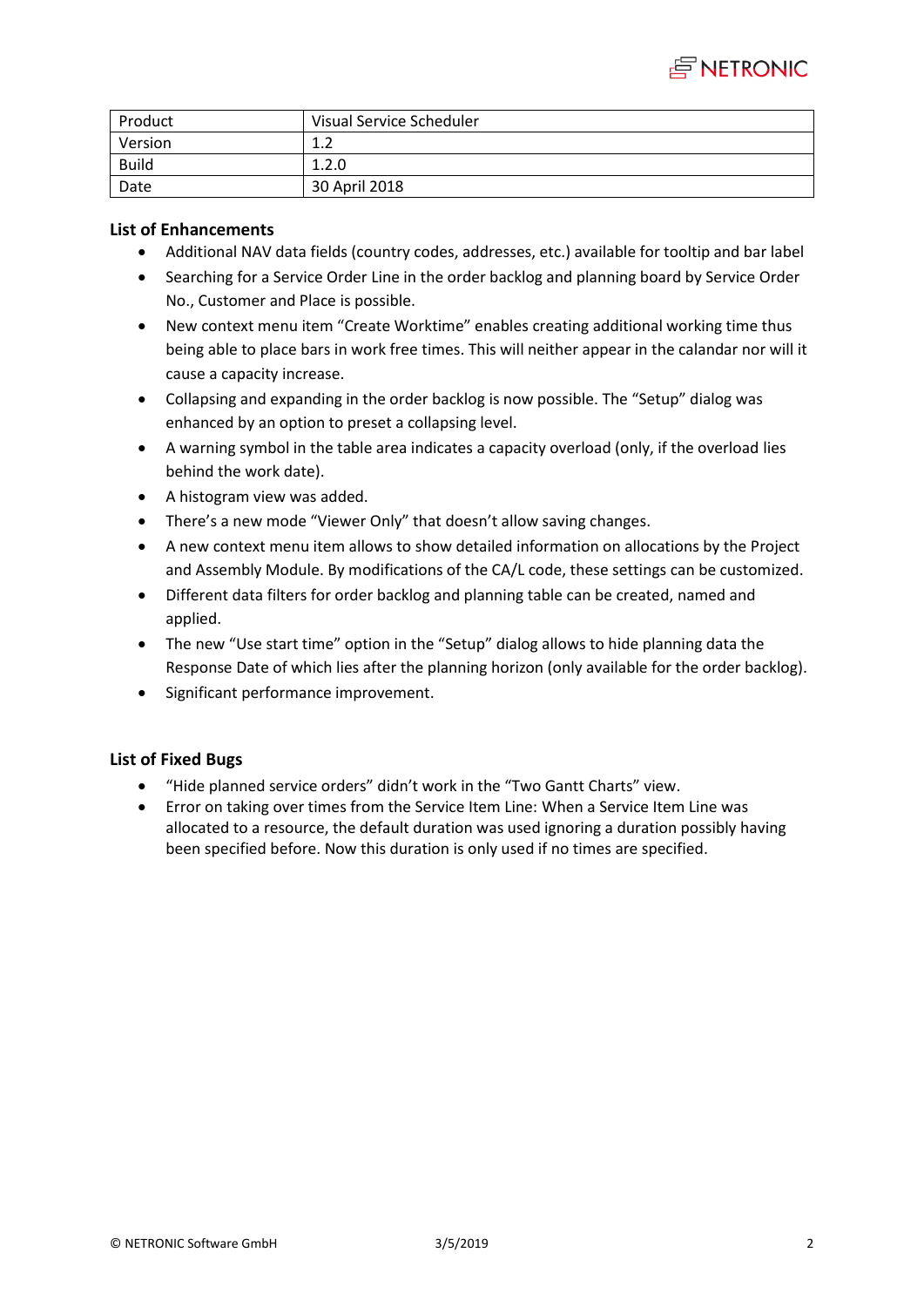

| Product      | Visual Service Scheduler |
|--------------|--------------------------|
| Version      | 1.1.3                    |
| <b>Build</b> | 1.1.3.4                  |
| Date         | 31 January 2018          |

- Available for Microsoft Dynamics NAV 2018.
- Multiple selection and moving of Service Orders and Service Item Lines by CTRL key is now possible for
	- o moving from order backlog onto Gantt
	- o moving from lower Gantt to upper Gantt
	- o moving within the upper Gantt

## **List of Fixed Bugs**

- Different backlogs in the views "Two Gantt Charts" and "Tree & Gantt Chart".
- Incorrect changing of the allocation duration when allocations merged and **Save Immediately** was activated.
- The color text constant for the resource absence was not processed in the add-in.
- The second chart in the "Two Gantt Charts" view wasn't updated.
- Data weren't saved to NAV when **MultiMove** was used.
- When allocations were deleted, the resource fields had to be deleted as well on transferring to the order backlog.
- Splitting and immediate shortening caused errors when "Save Immediately" was activated.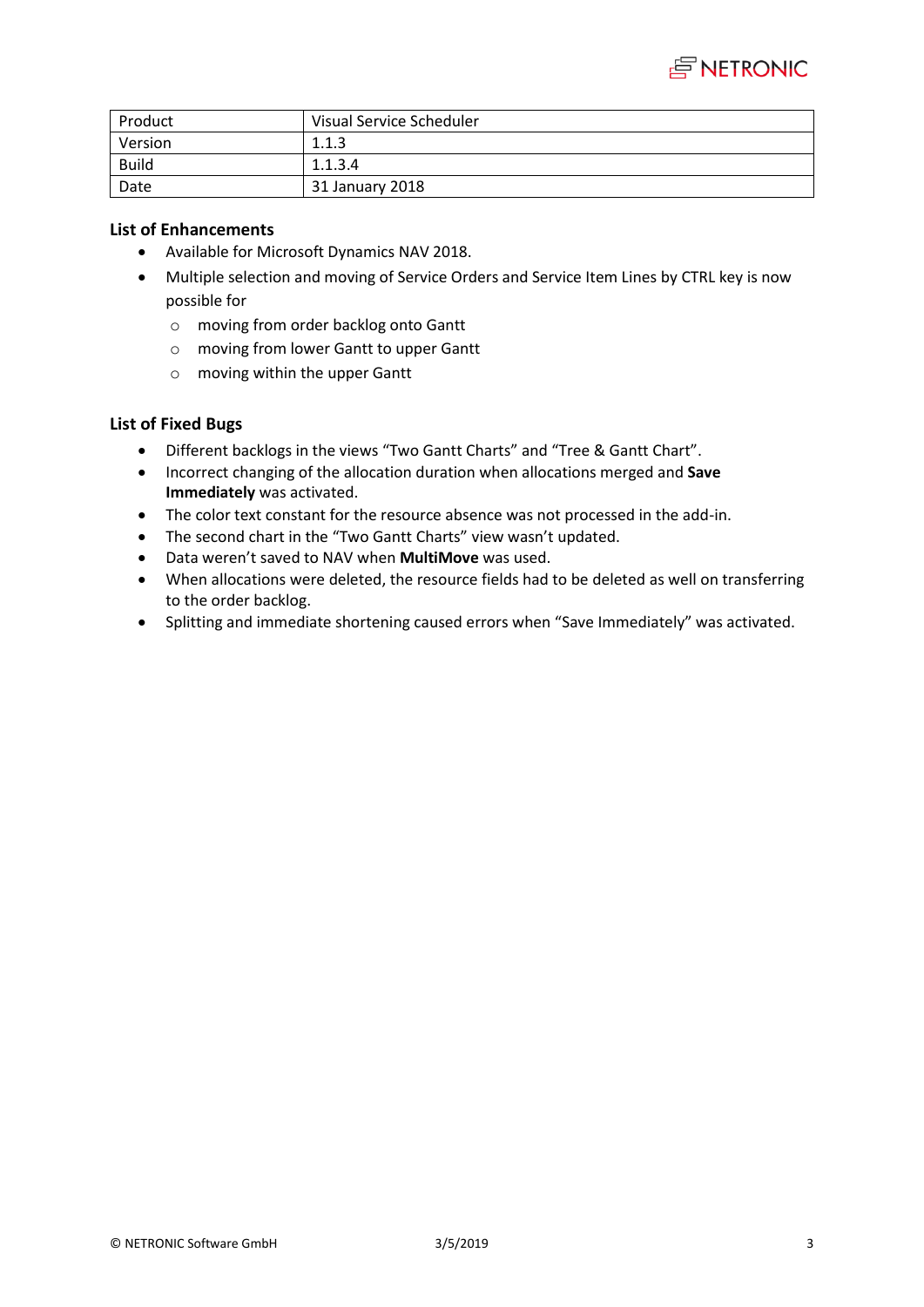

| Product      | Visual Service Scheduler |
|--------------|--------------------------|
| Version      | 1.1.2                    |
| <b>Build</b> | 1.1.2.12                 |
| Date         | 23 October 2016          |

- The following enhancements were implemented in the **Setup** dialog:
	- o **Hide Response Date** with the following options:
		- **Not activated** (= former default):
			- **Resources** can be collapsed and expanded
			- In **expanded** groups, the response date gets visualized either by a **red** (if the allocation bar starts after this date) or **grey** triangle
			- The triangle will be **linked** with the bar by a (red or black) line
			- While **dragging an allocation**, the date will be highlighted by a red deadline.
		- **Activated**: The highlightings described above are dropped.
	- o **Use Service Hour Starting Time**

Specifies whether **the beginning of working hours** will be based on the data fields **Day**, **Starting Time** and, if necessary, **Starting Date** (for a possible range of validity) of the table **Service Hour** (T5910).

If this option is **not activated**, based upon the daily capacity, the working time will be centered around noon (e.g. 8 hours capacity will result in specifying the working time from 8:00 to 16:00).

o **Movement Grid** (hours)

Specifies how many time units are equivalent to one step when a node is modified interactively. Possible values: 0.25, 0.5 and 1 hour.

## o **Initially Allocated Hours**

Specifies how long a bar will get when a service operation is dragged from the workload into the planning board at the left. A drop-down list offers the values 1, 2, 3, 4, 6, 8, 12, or 24 hours.

## **List of Fixed Bugs**

The following areas were affected by bug fixes

- **Save Immediately** in the Setup dialog
- **Restriction of the allocations** to the selected time slot
- Better recognition of **finished orders**
- Occasional problems when **moving bars** in expanded groups
- **•** Significant *improvement of performance upon loading*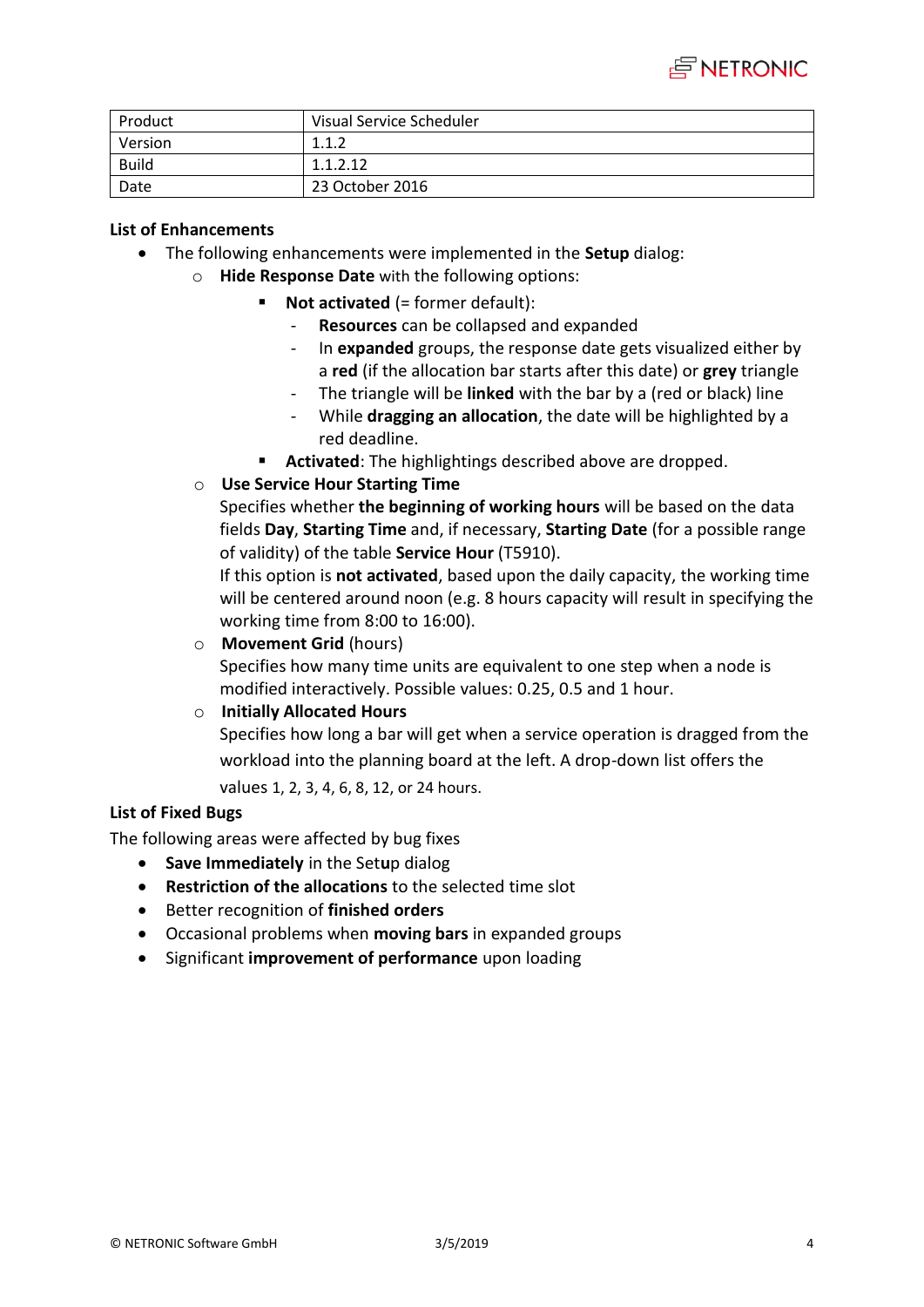

| Product      | Visual Service Scheduler |
|--------------|--------------------------|
| Version      | 11<br>⊥.⊥                |
| <b>Build</b> | 1.1.2.1                  |
| Date         | 15 June 2016             |

# **List of Fixed Bugs**

 In the "Tree & Gantt Chart" view now only ServiceItemLines can be dragged from the Order Backlog into the Gantt chart.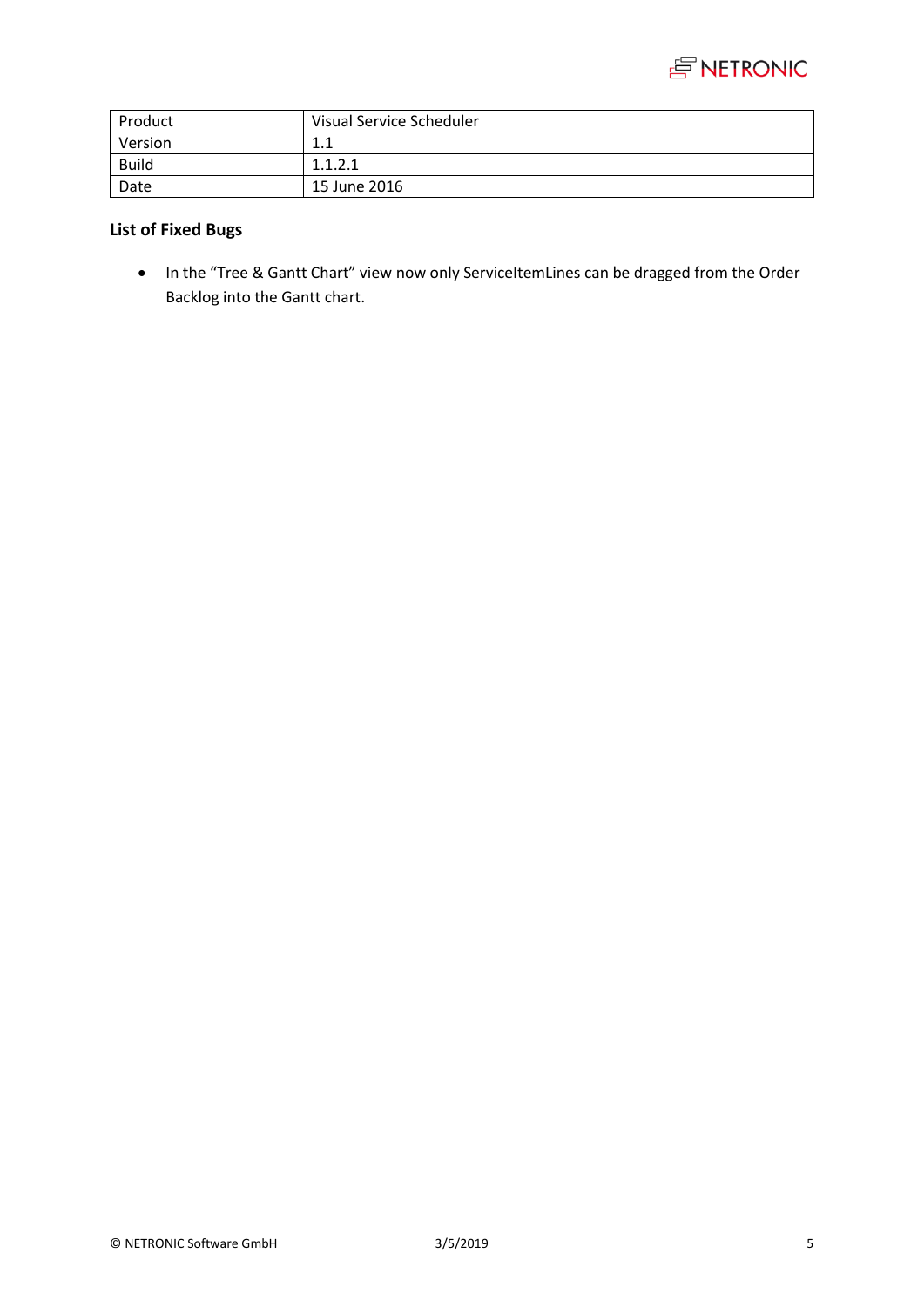

| Product      | Visual Service Scheduler |
|--------------|--------------------------|
| Version      | 11<br>1. L               |
| <b>Build</b> | 117<br>1. 1. 2           |
| Date         | 2 June 2016              |

- The **Setup** dialog now allows to specify whether allocations should stay in the same resource group when being shifted or not.
- Allocations that are located **after** their ResponseDate are highlighted by a triangle symbol.
- While allocations are being moved, orientation aid is offered by the ResponseDate being visualized as **date line**.
- When bars are marked, all corresponding allocations get marked as well.
- **Look & Feel** of visualization and interactions were improved.

## **List of Fixed Bugs**

The following areas were affected by bug fixes

- **•** Filtering
- Handling of allocations
- Handling of linked operations
- Writing back directly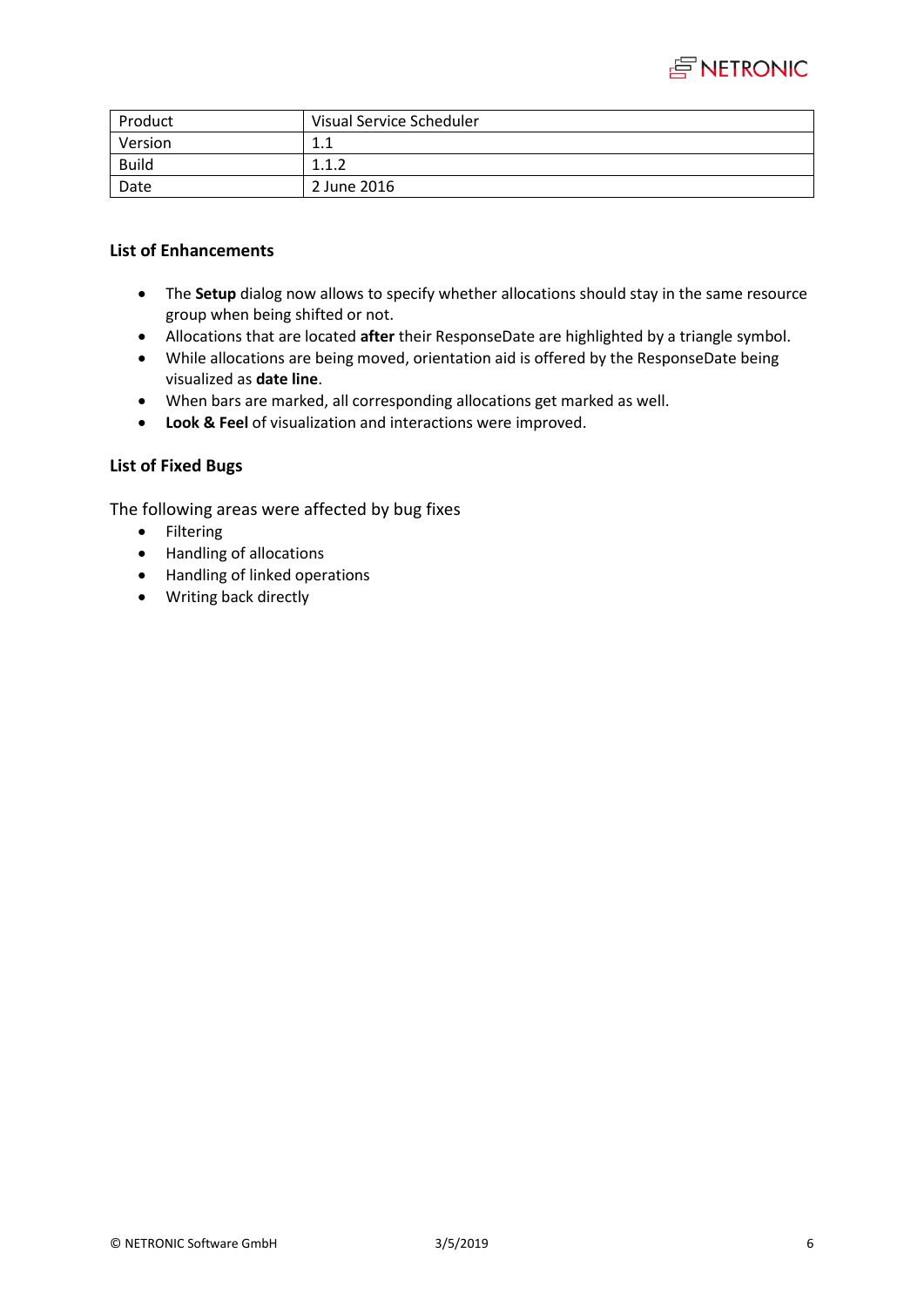

| Product      | Visual Service Scheduler |
|--------------|--------------------------|
| Version      | 1.0                      |
| <b>Build</b> | 1.0.1                    |
| Date         | 16 July 2015             |

- The filtering options by **ResourceGroups** and by **ServiceOrders** were added to the **Setup** dialog. The strings that are entered here will be used as NAV filter criteria, e.g. "PLUMBERS|CARPENTERS", "SO00006" etc.
- New **General Options**:
	- o **Save immediately**: Each data modification will be stored in NAV immediately; an automatic reloading will not be invoked, however.
	- o **Show Finished Orders**: By default Service Orders with repair status "finished"are ignored; this behavior can be changed here.
- **Highlight preferred resource (linked to service item)**

If a preferred resource has been connected to a service item, this resource will be marked with an asterisk, when the service item line is clicked.

#### **Fixate tasks (ServiceOrderAllocations)**

In the node context menu, tasks can now be fixated, this being indicated by a yellow pin. Fixated tasks cannot be modified until the fixation will be reversed.

The data object **ServiceOrderAllocation** now has a new attribute **IsFixed**, that can be set, if needed, in the function **LoadServiceDBToGantt()** of the Codeunit **5416200 (NETRONIC VSS Manager)**

As this fixation can be set and reset in the node context menu, the appropriate storage of this attribute has to be added in the functions **CreateSOARecord** and **ModifySOARecord** of the code unit mentioned.

#### **Visualize resource absences via negative resource capacities**

Absences (new nonworking times) now can be identified and visualized explicitly. For this purpose, the new text attribute **Comment** was added to the data object **ResourceCapacity**, that can be set, if needed, in the function **LoadServiceDBToGantt()** of the Codeunit 5416200 (NETRONIC VSS Manager).

At the moment, only the key phrases "Holiday" (orange), "Illness" (green) und "Business trip" (yellow) get colored.

These key words can be customized by changing the text constants **TEXT7235, TEXT7236** and T**EXT7235** in the function **LoadLanguageDependentOptions** of the Codeunit 5416200 (NETRONIC VSS Manager).